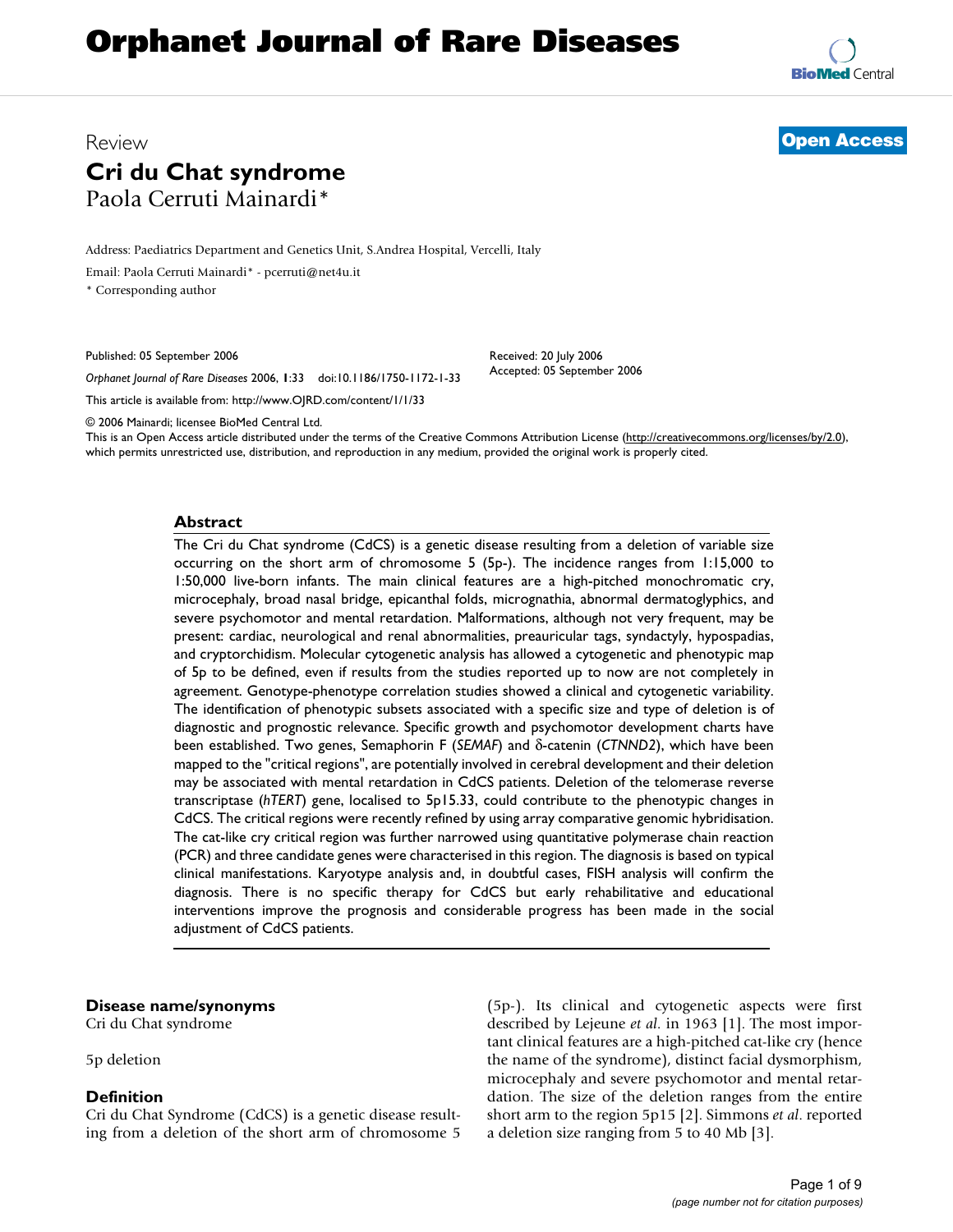#### **Epidemiology**

CdCS is a rare disease with an incidence ranging from 1:15,000 [4] to 1:50,000 [5] live-born infants. Niebuhr [5] found a prevalence of around 1:350 among over 6,000 mentally retarded people, Duarte *et al*. [6] found a prevalence of 1:305 among 916 patients attending genetic counselling services and analysed cytogenetically.

#### **Clinical description**

The clinical features at birth are low weight (mean weight 2614 g), microcephaly (mean head circumference 31.8 cm), round face (83.5%), large nasal bridge (87.2%), hypertelorism (81.4%), epicanthal folds (90.2%), downward slanting palpebral fissures (56.9%), down-turned corners of the mouth (81.0%), low-set ears (69.8%), micrognathia (96,7%), abnormal dermatoglyphics (transverse flexion creases) (92%) and the typical cry (95.9%) [1,5,7-19] (percentages from the Italian CdCS Registry [19]) (Fig. 1A,B). Neonatal problems are asphyxia, cyanotic crises, impaired suction and hypotonia. Severe psychomotor retardation becomes evident during the first year of life. Malformations, although not very frequent,



Figure 1

Clinical features of a patient with Cri du Chat syndrome at age of 8 months (A), 2 years (B), 4 years (C) and 9 years 6/12 (D).

may be present: cardiac, neurological and renal abnormalities, preauricular tags, syndactyly, hypospadias, and cryptorchidism. Recurrent respiratory and intestinal infections are reported during the first years of life, although higher sensibility to infections is not reported [20].

The characteristic cat-like cry is probably due to anomalies of the larynx (small, narrow, diamond-shaped) and of the epiglottis (flabby, small, hypotonic), as well as to neurological, structural and functional alterations [5]. Malformations of the cranial base suggest associated anomalies of the brain (rhombencephalic region) and larynx during embryonal development [21].

Specific growth charts for CdCS, based on a multicentre study carried out on 374 patients from the United States, Italy, the United Kingdom and Australia, confirmed the existence of prenatal and postnatal growth retardation [22]. For all ages, median head circumference and weight are near or below the 2nd and 5th percentile, respectively. Height is less affected than weight from birth up to 2 years of age in both sexes. This trend continues until later in life, especially in males. The low weight may be attributed to feeding difficulties and gastroesophageal reflux, both of which are frequent in the first years of life [23]. On the other hand, the slender body shape of many adolescent and adult patients [5,9,14,24] may also be related to the syndrome.

The following features develop with age: the face becomes long and narrow (70.8%), the supra-orbital arch prominent (31.0%), the philtrum short (87.8%), the lower lip full (45.2%), dental malocclusion (open bite) (75.0%) (Fig. 1C,D), palpebral fissures tend to become horizontal (70.2%), divergent strabismus is frequent (44.7%), metacarpi (82.6%) and metatarsi (75.0%) are short resulting in small hands and feet, and prematurely grey hair may be observed (30.4%) [5,7-19,24-28] (percentages from the Italian CdCS Registry [19]).

Myopia and cataract have been reported. Hypersensitivity of the pupil to methacholine and resistance to mydriatics, probably due to a defect of the pupil dilator muscle, have also been described [29,30]. These features have also been found in four patients with Goldenhar's syndrome associated with CdCS [31,32]. Scoliosis, flat foot, pes varus, inguinal hernia and diastasis recti are frequent. Two patients with joint hyperextensibility, skin hyperelasticity and other features of Ehlers-Danlos syndrome [5], and one patient with both clinical manifestations of CdCS and Marfan syndrome have been reported [33]. A patient with a small deletion in 5p15.33 and phenotype suggesting Lujan-Fryns syndrome has been described [34].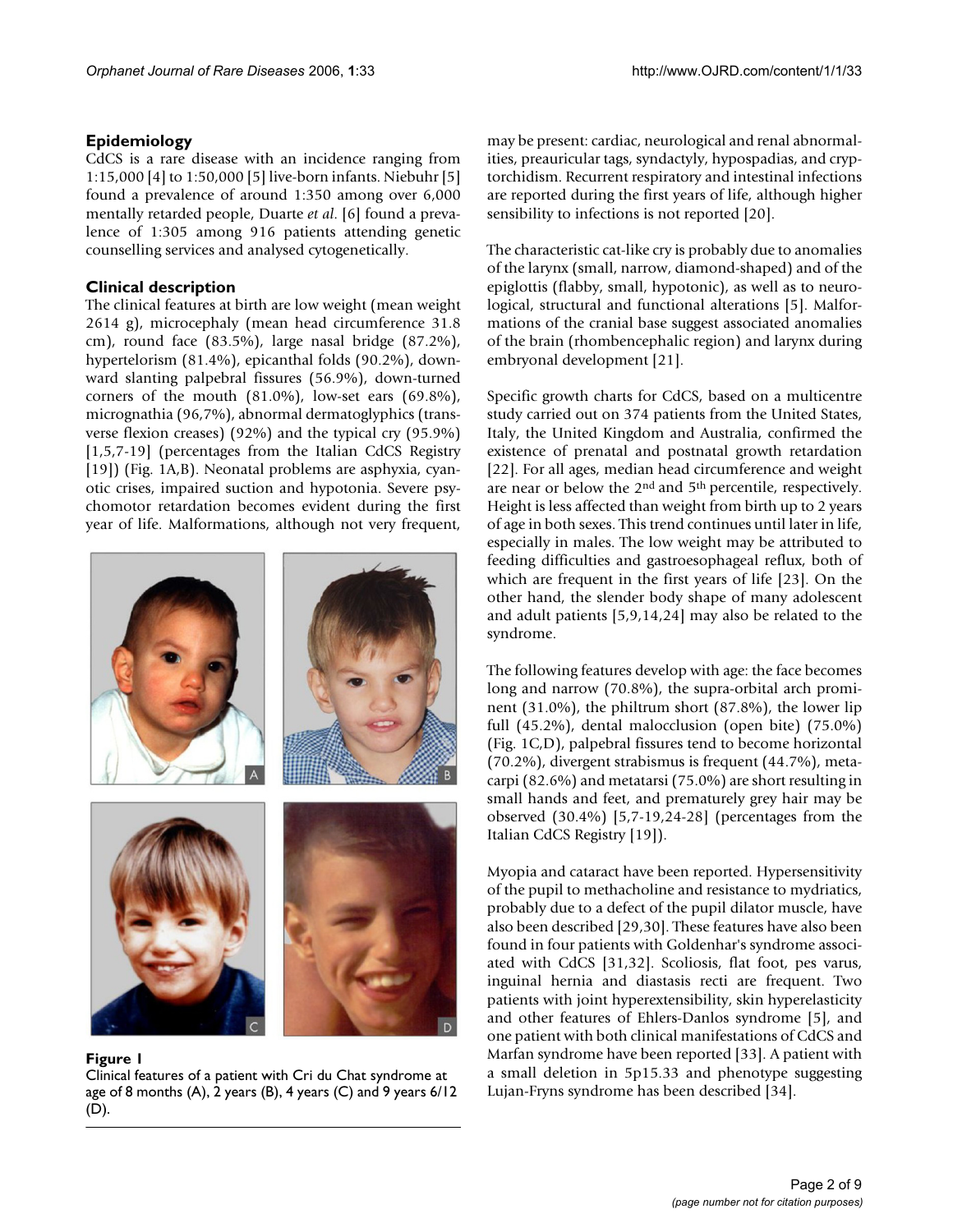Cryptorchidism, sometimes present at birth, is rare in adolescent patients. Sexual development is generally normal in both sexes. A single case of procreation in a CdCS patient (a mother and a daughter with the typical syndrome) has been reported [35].

With age, muscle hypotonia is replaced by hypertonia, and microcephaly becomes more evident. Convulsive crises are rare at all ages. Atrophy of the brainstem mainly involving the pons, cerebellum, median cerebellar peduncles and cerebellar white matter has been revealed by magnetic nuclear resonance imaging [36,37]. A CdCS child with an arachnoid cyst, causing triventricular hydrocephalus by obstruction of the aqueduct of Silvius, has been reported [38]. Metabolic anomalies have been described in CdCS patients: a defect in the synthesis of purine nucleotides (important neuromediators involved in brain development) [39,40] and clinical features associated with non-ketotic hyperglycinaemia, infantile spasms, hypsarrhythmia and brain heterotopia have been reported in a patient with a 5p deletion and typical CdCS [41].

#### *Developmental and behavioural profile*

The limited data available about the psychomotor development indicated a severe psychomotor and mental retardation in all patients [5,25]. Prognosis is better for homereared patients who underwent an early educational program [42-44]. Progress in verbal development is particularly slow [5,45]. Patients' ability to comprehend speech is better than their ability to communicate [46].

A study on psychomotor development was carried out on 91 patients from the Italian Registry [18,47], using the Denver Developmental Screening Test II (DDST II) [48]. This test showed the percentile distribution of patients on the basis of the age of achievement of developmental milestones [47]. A specific psychomotor development chart has been established. Data from the Italian series show that half of the patients walk by themselves at three years old and that all learn to walk later; with regard to the language, 25% of the children are able to make short sentences at 4.5 years old, 50% at 5.5 and almost all the children make short sentences before the age of 10; 50% of the patients feed themselves with a spoon at 3.5 years old and dress at 5 [19]. Although these patients have a range of severe developmental retardation, they can achieve many skills in childhood and continue to learn. This suggests that today's CdCS patients have a better outcome than those in the past [19].

CdCS children have mostly a gentle and affectionate personality. Hyperactivity is present in about 50% of patients and sometimes coexists with aggressiveness, which can be modified with adequate educational programs

[5,10,42,49]. The behavioural profile of 27 patients studied by Cornish and Pigram [44] showed self-injury, repetitive movements, hypersensitivity to sounds, clumsiness and obsessive attachment to objects. Hyperactivity and distractibility seems specific to CdCS, if compared to Prader-Willi and Smith-Magenis syndromes [50]. A survey of the prevalence of stereotypy, self-injury and aggression in CdCS children and young adults has been recently carried out by Collins and Cornish [51]. A low level of objectdirected behaviour may be an early precursor of hyperactivity, distractibility and stereotypy in older individuals [52]. Nevertheless, early educational interventions and the involvement of families and caregivers allow these behaviours to be improved [19,42].

### **Aetiology**

The introduction of molecular cytogenetic analysis (Fluorescence *In Situ* Hybridisation, FISH) has allowed the cytogenetic and phenotypic map of 5p to be defined [2,53-56]. Analysis of 80 patients and 148 parents from the Italian Registry of CdCS revealed: a 5p terminal deletion (62 patients: 77.5%), an interstitial deletion (seven patients: 8.75%), a *de novo* translocation (four patients: 5%), a familial translocation (three patients: 3.75%), a mosaic with two rearranged cell lines (three patients: 3.75%) and a deletion originating from a paternal inversion (one patient: 1.25%). The breakpoints range from p13 to p15.2 (Fig. 2) [56]. This region contains a large number of repetitive sequences that may account for its instability [55,57]. Molecular analysis showed that the deleted chromosome is paternal in most cases: 20/25 (80%) [58], 10/12 (83.3%) [54], 55/61 (90.2%) [56].

The recent studies and observations of Italian patients suggest that partial aneusomy syndromes like CdCS result from abnormal gene dosage (haploinsufficiency) involving a large number of contiguous genes [3,55,56,59]. Other mechanisms, such as gene inactivation due to the position effect or rupture of a very large gene, have also been suggested [60].

A gene for chondrocalcinosis [61] and a gene for asthma [62] have been mapped to 5p15.2. The human Semaphorin F gene (*SEMAF*) covering at least 10% of this region has been cloned [63]. Due to its role in guiding axons or migrating neuronal precursors during cortical development in mice, it has been suggested that the *SEMAF* deletion may be responsible for some of the features of CdCS. Another gene, human δ-catenin (*CTNND2*), has also been mapped to 5p15.2 [59]. δ-catenin is a protein involved in cell motility and is expressed early in neuronal development. δ-catenin deletion seems to correlate with mental retardation in patients with a terminal deletion in this area [59]. δ-catenin knockout mice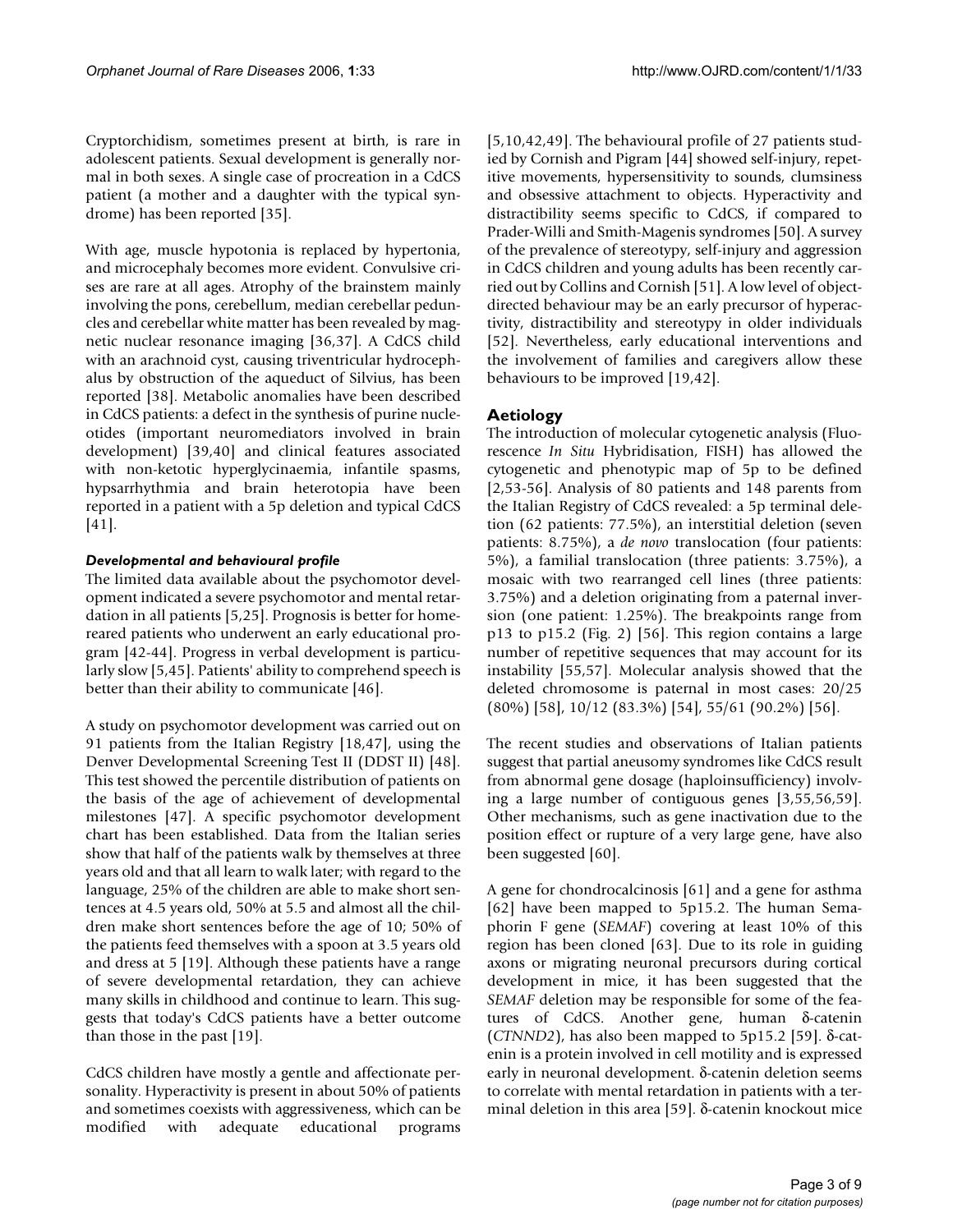

#### **Figure 2**

Phenotypic map of 5p. Vertical lines indicate the critical regions for the cry in p15.3, and for the other signs of Cri du Chat syndrome in p15.2. Vertical lines in p15.1, p14 and p13 refer to clinical symptoms reported in individual families with interstitial deletions.

showed severe impairment of cognitive function, confirming the critical role of this gene in brain function [64].

The results of a recent study in CdCS patients suggest that haploinsufficiency of the telomerase reverse transcriptase (*hTERT*) gene, localised to 5p15.33, could contribute to the heterogeneous phenotype of CdCS. hTERT is the ratelimiting component for the telomerase activity that is essential for telomere-length maintenance and sustained cell proliferation [65].

#### **Genotype-phenotype correlation**

Although CdCS is a well-defined clinical entity, individuals with 5p deletion show phenotypic and cytogenetic variability. A few studies, sometimes giving conflicting results, have been performed to correlate the clinical picture with the deletion size [5,24,56,66]. A more severe phenotype and cognitive impairment was reported to be associated with a larger deletion [10,67].

The fact that the phenotype is well recognisable, in spite of the variability in deletion size, has led to the hypothesis that a critical region causes the characteristic clinical picture when present in a hemizygous situation: Niebuhr located this region in a narrow area around 5p15.2 [5,68]. Such an assumption was supported by findings of individuals with a deletion that did not include 5p15.2, who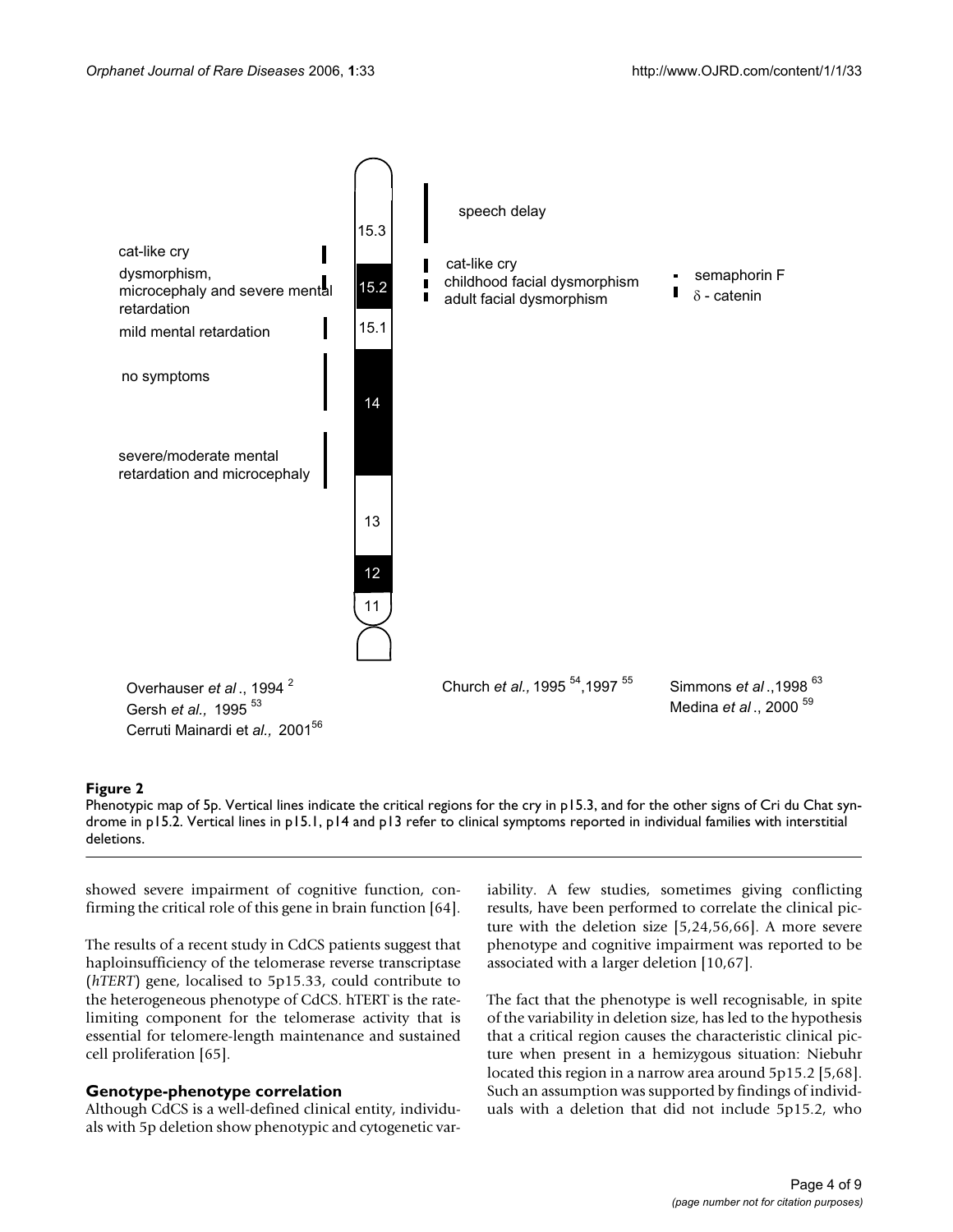either did not display the typical CdCS phenotype [69,70], or were completely normal [71].

Molecular-cytogenetic analysis allowed Overhauser *et al*. [2] and Gersh *et al.* [53] to identify two distinct regions, one for the typical cry in 5p15.3, and another for the other clinical characteristics in 5p15.2. Church *et al*. [54] distinguished several critical regions: a region for speech retardation, one for the typical cry, one for face dysmorphisms in childhood and one for face dysmorphisms in adulthood (Fig. 2).

A genotype-phenotype correlation study has been carried out in 80 patients from the Italian CdCS Registry. All of them underwent FISH analysis [56]. The results confirmed the importance of deletion of the critical region for manifestation of the CdCS clinical features. However, they also showed a clinical and cytogenetic variability and highlighted a correlation between clinical severity, and the size and type of deletion. In fact, in 62 patients with terminal deletion, the degree of severity (for microcephaly, dysmorphism and psychomotor retardation) has been demonstrated to vary between patients with a small deletion in 5p15.2 and 5p15.1, and patients with a larger deletion. The condition of patients with a deletion in 5p13 appeared particularly severe (Fig. 2).

The variability correlated with the type of deletion in patients with an interstitial deletion, unbalanced translocation resulting in 5p deletion, mosaicism and other rare rearrangements. The study of patients with an interstitial deletion and with a small terminal deletion has enabled the existence of two distinct critical regions (one for dysmorphisms, microcephaly and mental retardation in p15.2, and the other for the typical cry in p15.3) to be confirmed. Moreover, this study allowed the cry region defined by Overhauser *et al*. [2] to be narrowed distally and supported the hypothesis of a distinct region for speech retardation in p15.3 [54]. Furthermore, two patients who showed an interstitial deletion and a terminal deletion that did not include the critical region and did not show CdCS clinical features, confirmed that not all 5p deletions result in the CdCS phenotype [56,69,70].

In patients with an unbalanced translocation resulting in 5p deletion, the partial trisomy of the other involved chromosome may influence the clinical features, even if the CdCS phenotype prevails [72]. Three patients with mosaicism showed two rearranged cell lines: one with both cell lines deleted, the others with a deleted and a duplicated cell line. In the latter, the CdCS phenotype prevailed over the effect of the partial 5p trisomy present in part of the cells. The patient with the largest duplication had a mild clinical picture, suggesting compensation between deleted and duplicated cell lines [73]. Kitsiou *et al*. reported a

patient with three cell lines in the same tissue: del 5p, dup 5p and a normal one. The mild phenotype in this patient could be mainly due to the normal cell line. However, the duplicated cell line may have contributed to the phenotype through the duplication of the critical CdCS region [73,74].

The deleted chromosome was mainly of paternal origin [54,56,58]: no phenotypic differences caused by imprinting effects were observed in the Italian group of patients [56].

The combination of FISH, comparative genome hybridisation (CGH) and cytogenetic analysis of a patient with dup5q/del5p confirmed that the characteristic cry was due to the deletion at 5p15.3 [75]. Recently Rossi *et al*. [76], using FISH analysis with bacterial artificial chromosome (BAC) clones in a patient without typical CdCS features, were able to correlate cat-like cry and mild mental retardation with a deletion in 5p15.31, 8.5 Mb away from the short arm telomere. Zhang *et al*. [77], by using array CGH, refined the CdC critical regions and confirmed the correlation between the severity of mental retardation and the deletion size and type. Using quantitative polymerase chain reaction (PCR), Wu *et al*. [78] narrowed the critical region for the cat-like cry to a short 640 Kb region and characterised three candidate genes in this region. Harvard *et al*. [79] found, in a subject with an autism spectrum disorder, a *de novo* cryptic microdeletion involving 5p15.2.

The identification of phenotypic subsets associated with specific deletions may be of great diagnostic and prognostic relevance. Furthermore, clinical examination combined with molecular analysis of the deletion results in a more personalised evaluation of the patients, which is useful for rehabilitative and educational programs [56].

#### **Diagnostic methods**

The diagnosis is first of all clinical, based on typical characteristics such as facial dysmorphisms (facial gestalt), transverse flexion creases, hypotonia in combination with the peculiar cat-like cry. The first test to perform is karyotype analysis, which will confirm the diagnosis. In doubtful cases, when there is a conflict between the clinical suspicion and an apparently normal karyotype result, FISH analysis should be performed [19,34,56,76,80-83].

The importance of FISH for a precise diagnosis of 5p deletions must be emphasised. In the Italian series (80 patients), seven of the patients had not been correctly diagnosed by routine cytogenetics. FISH revealed that five of these patients had an interstitial deletion, one had a small terminal deletion and one had mosaicism [56]. Subtelomeric FISH allows 5p cryptic chromosomal rear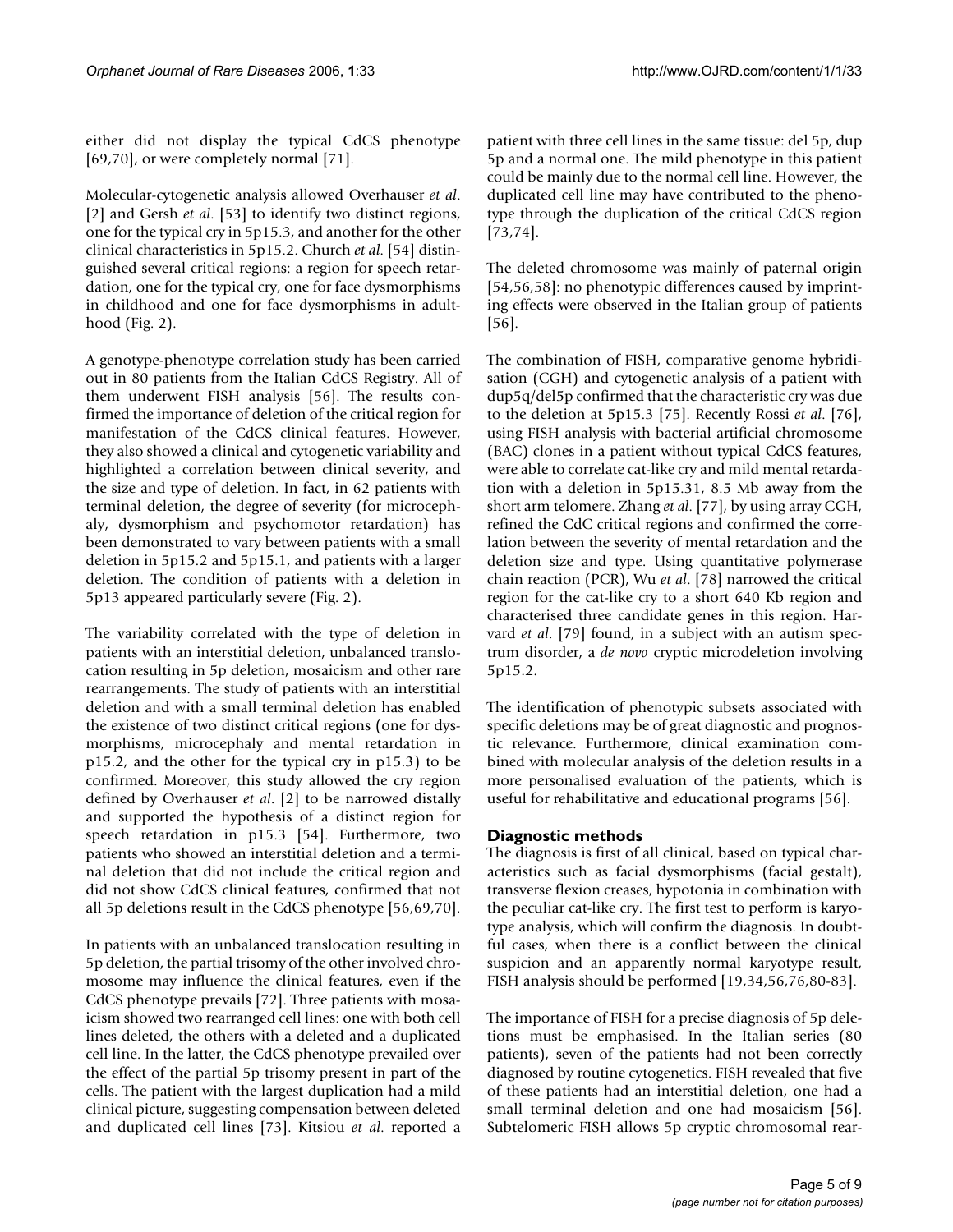rangements to be found [34,82]. Recent techniques, such as array CGH and quantitative PCR, mainly used for research purposes, allow a more precise definition of breakpoints and microrearrangements [77-79].

#### **Differential diagnosis**

The clinical features of CdCS patients are not specific if considered separately but, if valued as a whole, they result in a distinct phenotype which, together with the peculiar cry, allows the diagnosis to be suspected at birth. Karyotype analysis of the peripheral blood will confirm the diagnosis.

In the mild cases that can escape the diagnosis or in older patients, it will be the clinical picture (and, above all, the voice that remains abnormal) and the psychomotor retardation that will lead to carrying out of cytogenetic and molecular cytogenetic analyses.

#### **Genetic counselling**

The risk of recurrence is practically negligible for the cases of a *de novo* deletion, which are the most frequent. However, the possibility of gonadal mosaicism in one of the parents cannot be excluded, even if no recurrence has been reported up to now. It is higher for cases of balanced familial translocation. The reproductive risk for carriers of translocations involving 5p has been defined by evaluation of personal and reviewed data from 54 pedigrees [72]. The same study showed that the risk of unbalanced offspring (according to the pachytene configuration and 5p breakpoint localisation) ranged from 8.7% to 18.8%. The risk for male and female carriers was similar [72]. In these cases, prenatal diagnosis is appropriate.

#### **Antenatal diagnosis**

Prenatal diagnosis by cytogenetic and molecular cytogenetic analyses has been reported in some cases with previous CdCS child, in which the syndrome resulted from a familial balanced translocation [84-88]. Prenatal diagnosis of *de novo* 5p deletions is not frequent. In two cases it has been performed on the basis of a nonimmune foetal hydrops [89,90], and in another, on the basis of an abnormal ultrasound finding of isolated moderate bilateral ventriculomegaly [91]. Foetal choroid plexus cysts and/or abnormal maternal serum human chorionic gonadotropin (hCG) values in association with CdCS have been reported [92-95]. Chen *et al*. reported prenatal diagnosis of a foetus with 5p-mosaicism in a case involving advanced maternal age and carried out a review of the literature [88]. In their patient, the mosaic distal 5p deletion was found in association with sonographic markers such as microcephaly and cerebellar hypoplasia [88]. Prenatal diagnosis of the 5p deletion in association with Dandy-Walker syndrome and agenesis of the corpus callosum has been reported [96].

However, it should be noted that not all 5p deletions result in the CdCS phenotype: subjects with short terminal deletions in 5p15.3 may show only a mild or moderate psychomotor retardation [69,70,76,97,98]. Moreover, an interstitial and apparently unbalanced deletion in 5p14, detected by prenatal diagnosis indicated for advanced maternal age and traced through six individuals in three generations, resulted in a completely normal phenotype [71].

#### **Management**

There is no specific treatment for CdCS as the cerebral damage resulting from the mutation occurs in the early stages of the embryonal development. Nevertheless, patients benefit from rehabilitative programs, which should be started as soon as possible and involve close collaboration with families, who must be supported psychologically. Moreover, it is important to give to the families updated information about the syndrome, also available through CdCS Support Groups.

Neonatal problems can generally be treated in neonatal pathology departments and intensive treatment is rarely necessary. Breast feeding is possible. For newborns with difficulties in suction and swallowing, physical therapy should start in the first weeks of life. If malformations are present, neonatologists and paediatricians should suggest diagnostic investigations and specialist examinations. It is important to highlight the risk of anaesthesiological problems (intubation difficulties) linked to larynx and epiglottis malformations [99,100]. Intubation difficulties were observed in three cases in the Italian series, but at an older age many patients underwent general anaesthesia without complications [19].

Early rehabilitation (physical therapy, psychomotricity, speech therapy) is recommended for the neurological problems such as psychomotor and speech retardation. As some patients have sensory-neural deafness and speech retardation, audiometric examination should be carried out on all CdCS children. All advised vaccinations are recommended.

Upbringing and rehabilitation are equally important for improvement of the social adaptation of the patients. Guidelines for treatment and follow-up have been reviewed elsewhere [17-19,101].

#### **Prognosis**

After the first years of life, the survival expectation is high and morbidity is low. The mortality in the series studied by Niebuhr was about 10%, 75% of which occurred during the first months of life, and up to 90% within the first year [5]. Among the cases described in this study, three patients have lived to be over 50 years of age. Updated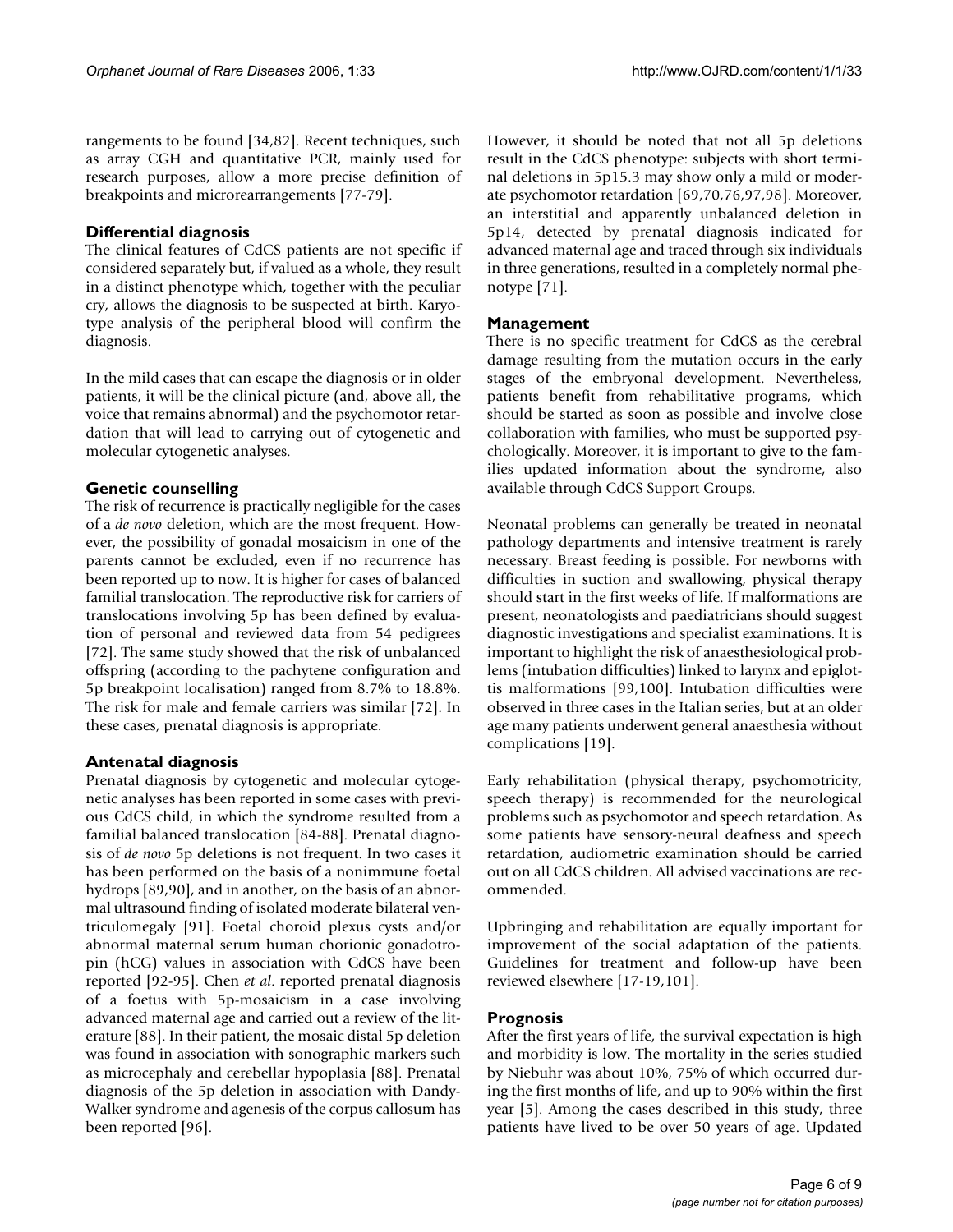data have been reported in a recent study on the natural history of CdCS in a large series of Italian patients [19]. Recent improvements in management of patients with CdCS, with the application of rehabilitative programs, have led to increased psychomotor development, improved autonomy and better social adaptation [19].

#### **Acknowledgements**

The author wishes to thank Telethon Italia (project E.511), "A.B.C. Associazione Bambini Cri du Chat" and Fondazione Cassa di Risparmio di Vercelli for their support, and the research assistants Chiara Castronovo, Stefania Tamiazzo, Michela Godi and Elena Favaron for their collaboration. Moreover the author heartily thanks Mrs Renata Mayer for her generous support in memory of her son Luigi.

The following colleagues collaborated in providing patients, material and clinical information: G. Andria (Napoli), A. Baraldi (Brescia), L. Boggi (Massa Carrara), C. Borrone (Genova), C. Brambilla (Milano), M. Cammarata (Palermo), D. Caufin (Pordenone), M.L. Cavaliere (Napoli), L. Chessa (Roma), F. Dagna Bricarelli (Genova), E. D'Alessandro (L'Aquila), B. Dallapiccola (Roma), A. Di Comite (Taranto), M. Farina (Lamezia Terme), P. Franceschini (Torino), A. Fresia (Vercelli), A. Garau (Cagliari), L. Garavelli (Reggio Emilia), G. Gemme (Genova), A. Giannotti (Roma), M. L. Giovannucci (Firenze), L. Giuffrè (Palermo), A. Guala (Borgosesia), R. Lingeri (Como), A. Lomangino (Bari), A. Lumini (Pistoia), R. Magistrelli (Ancona), M. Martinazzi (Gallarate), T. Mattina (Catania), F. Mollica (Catania), G. Pagano (Como), M. Pagano (Roma), G. Palka (Chieti), G. Pastore (Novara), M. Pergola (Roma), M. Pierluigi (Genova), M.G. Pirastru (Sassari), G. Presta (Brindisi), S. Provera (Vercelli), M.M. Rinaldi (Napoli), G. Rovetta (Manerbio), B. Sacher (S. Daniele del Friuli), M. Stabile (Napoli), A. Selicorni (Milano), L. Tarani (Roma), E. Tarantino (Pisa), R. Tenconi (Padova), E. Valletta (Verona), V. Ventruto (Napoli), M.G. Vianello (Genova), P. Vignetti (Roma), N. Weber (Trieste), L. Zelante (S. Giovanni Rotondo).

#### **References**

- Lejeune J, Lafourcade J, Berger R, Vialatte J, Boeswillwald M, Seringe P, Turpin R: **Trois cas de délétion partielle du bras court d'un chromosome 5.** *CR Acad Sci (D)* 1963, **257:**3098-3102.
- 2. Overhauser J, Huang X, Gersh M, Wilson W, McMahon J, Bengtsson U, Rojas K, Meyer M, Wasmuth JJ: **[Molecular and phenotypic](http://www.ncbi.nlm.nih.gov/entrez/query.fcgi?cmd=Retrieve&db=PubMed&dopt=Abstract&list_uids=8004090) [mapping of the short arm of chromosome 5: sublocalization](http://www.ncbi.nlm.nih.gov/entrez/query.fcgi?cmd=Retrieve&db=PubMed&dopt=Abstract&list_uids=8004090) [of the critical region for the cri-du-chat syndrome.](http://www.ncbi.nlm.nih.gov/entrez/query.fcgi?cmd=Retrieve&db=PubMed&dopt=Abstract&list_uids=8004090)** *Hum Mol Genet* 1994, **3:**247-252.
- Simmons AD, Goodard SA, Gallardo TD, Overhauser J, Lovett M: **[Five novel genes from the cri-du-chat critical region isolated](http://www.ncbi.nlm.nih.gov/entrez/query.fcgi?cmd=Retrieve&db=PubMed&dopt=Abstract&list_uids=7757083) [by direct selection.](http://www.ncbi.nlm.nih.gov/entrez/query.fcgi?cmd=Retrieve&db=PubMed&dopt=Abstract&list_uids=7757083)** *Hum Mol Genet* 1995, **4:**295-302.
- 4. Higurashi M, Oda M, Iijima K, Iijima S, Takeshita T, Watanabe N, Yoneyama K: **[Livebirths prevalence and follow-up of malfor](http://www.ncbi.nlm.nih.gov/entrez/query.fcgi?cmd=Retrieve&db=PubMed&dopt=Abstract&list_uids=2092586)[mation syndromes in 27,472 newborns.](http://www.ncbi.nlm.nih.gov/entrez/query.fcgi?cmd=Retrieve&db=PubMed&dopt=Abstract&list_uids=2092586)** *Brain Dev* 1990, **12:**770-773.
- 5. Niebuhr E: **[The cri du chat syndrome. Epidemiology, cytoge](http://www.ncbi.nlm.nih.gov/entrez/query.fcgi?cmd=Retrieve&db=PubMed&dopt=Abstract&list_uids=365706)[netics and clinical features.](http://www.ncbi.nlm.nih.gov/entrez/query.fcgi?cmd=Retrieve&db=PubMed&dopt=Abstract&list_uids=365706)** *Hum Genet* 1978, **44:**227-275.
- 6. Duarte AC, Cunha E, Roth JM, Ferriera FL, Garcias GL, Martino-Roth MG: **[Cytogenetics of genetic counseling patients in Pelotas,](http://www.ncbi.nlm.nih.gov/entrez/query.fcgi?cmd=Retrieve&db=PubMed&dopt=Abstract&list_uids=15614723) [Rio Grande do Sul, Brazil.](http://www.ncbi.nlm.nih.gov/entrez/query.fcgi?cmd=Retrieve&db=PubMed&dopt=Abstract&list_uids=15614723)** *Genet Mol Res* 2004, **3:**303-308.
- 7. Dallapiccola B: **Malattia del "cri du chat" (5p-).** In *La patologia cromosomica – Atti dei Congressi della Società Italiana di Medicina Interna, 74° Congresso, Montecatini, 21–24 ottobre* Roma: L. Pozzi; 1973:416-436.
- 8. Dallapiccola B, Pistocchi G, Forabosco A, Capra L: **[Skeletal changes](http://www.ncbi.nlm.nih.gov/entrez/query.fcgi?cmd=Retrieve&db=PubMed&dopt=Abstract&list_uids=4790795) [in the "cri du chat" syndrome.](http://www.ncbi.nlm.nih.gov/entrez/query.fcgi?cmd=Retrieve&db=PubMed&dopt=Abstract&list_uids=4790795)** *Acta Genet Med Gemellol* 1973, **22:**39-44.
- 9. Cerruti Mainardi P, Vianello MG, Bonioli E: **[Considerazioni su 5](http://www.ncbi.nlm.nih.gov/entrez/query.fcgi?cmd=Retrieve&db=PubMed&dopt=Abstract&list_uids=1012245) [casi di sindrome di "cri du chat".](http://www.ncbi.nlm.nih.gov/entrez/query.fcgi?cmd=Retrieve&db=PubMed&dopt=Abstract&list_uids=1012245)** *Minerva Pediatr* 1976, **28:**2389-2400.
- 10. Wilkins LE, Brown JA, Nance WE, Wolf B: **[Clinical heterogeneity](http://www.ncbi.nlm.nih.gov/entrez/query.fcgi?cmd=Retrieve&db=PubMed&dopt=Abstract&list_uids=6834187) [in 80 home-reared children with cri-du-chat syndrome.](http://www.ncbi.nlm.nih.gov/entrez/query.fcgi?cmd=Retrieve&db=PubMed&dopt=Abstract&list_uids=6834187)** *J Pediatr* 1983, **102:**528-533.
- 11. Schinzel A: *Catalogue of unbalanced chromosome aberrations in man* Berlin: Walter de Gruyter; 1984.
- 12. Benigno V, Cammarata M, Giuffrè L: **[La sindrome del "cri du](http://www.ncbi.nlm.nih.gov/entrez/query.fcgi?cmd=Retrieve&db=PubMed&dopt=Abstract&list_uids=4021951) [chat": dermatoglifi palmari di interesse diagnostico.](http://www.ncbi.nlm.nih.gov/entrez/query.fcgi?cmd=Retrieve&db=PubMed&dopt=Abstract&list_uids=4021951)** *Minerva Pediatr* 1985, **37:**251-253.
- 13. Fenger K, Niebuhr E: **[Discriminant analysis of dermatoglyphic](http://www.ncbi.nlm.nih.gov/entrez/query.fcgi?cmd=Retrieve&db=PubMed&dopt=Abstract&list_uids=4068037) [sole and palm patterns in Danish cri du chat probands and](http://www.ncbi.nlm.nih.gov/entrez/query.fcgi?cmd=Retrieve&db=PubMed&dopt=Abstract&list_uids=4068037) [normal controls.](http://www.ncbi.nlm.nih.gov/entrez/query.fcgi?cmd=Retrieve&db=PubMed&dopt=Abstract&list_uids=4068037)** *J Ment Defic Res* 1985, **29:**281-288.
- 14. Cerruti Mainardi P: **La sindrome del cri du chat in età adulta.** In *Patologia genetica ad esordio tardivo* Edited by: Andria G, Dagna Bricarelli F, Del Porto G, De Marchi M, Federico A. Bologna: Monduzzi; 1987:113-128.
- 15. Bruni L: **La sindrome 5p-(sindrome del "cri du chat").** In *Malattie da aberrazioni cromosomiche* Edited by: Vignetti P, Ferrante E. Torino: Edizioni Minerva Medica Italia; 1988:89-94.
- 16. Dallapiccola B: **Sindrome del "cri du chat".** In *Difetti congeniti e sindromi malformative* Edited by: Mastroiacovo P, Dallapiccola B, Andria G, Camera G, Lungarotti MS. Milano: McGraw Hill Libri Italia; 1990:254-255.
- 17. Cerruti Mainardi P, Pastore G, Guala A: **Sindrome del cri du chat.** In *Linee guida assistenziali nel bambino con sindrome malformativa* Edited by: Balestrazzi P. Milano: CSH; 1994:75-90.
- 18. Cerruti Mainardi P, Perfumo C, Pastore G, Calì A, Guala A, Biroli E, Liverani ME, Egidi I, Zara F, Zerega G, Overhauser J, Pierluigi M, Dagna Bricarelli F: **Cri du Chat Syndrome.** *Ital J Pediatr* 2001, **27:**840-850. [http://www.ijp.it/articoli/2001/vol6-01/indice6\\_01.htm](http://www.ijp.it/articoli/2001/vol6-01/indice6_01.htm)
- 19. Cerruti Mainardi P, Pastore G, Castronovo C, Godi M, Guala A, Tamiazzo S, Provera S, Pierluigi M, Dagna Bricarelli F: **The natural history of Cri du Chat Syndrome. A report from the Italian Register.** *Eur J Med Genet* 2006 in press.
- 20. Rizzi M: **Valutazione immunologica in pazienti affetti dalla sindrome del cri du chat 5p-.** In *Tesi di Laurea* Facoltà di Medicina e Chirurgia, Università degli Studi di Milano, Anno Accademico; 1997.
- 21. Kjaer I, Niebuhr E: **[Studies of cranial base in 23 patients with](http://www.ncbi.nlm.nih.gov/entrez/query.fcgi?cmd=Retrieve&db=PubMed&dopt=Abstract&list_uids=9916835) [cri-du-chat syndrome suggest a cranial developmental field](http://www.ncbi.nlm.nih.gov/entrez/query.fcgi?cmd=Retrieve&db=PubMed&dopt=Abstract&list_uids=9916835) [involved in the condition.](http://www.ncbi.nlm.nih.gov/entrez/query.fcgi?cmd=Retrieve&db=PubMed&dopt=Abstract&list_uids=9916835)** *Am J Med Genet* 1999, **82:**6-14.
- 22. Marinescu RC, Cerruti Mainardi P, Collins MR, Kouahou M, Coucourde G, Pastore G, Eaton-Evans J, Overhauser J: **[Growth charts](http://www.ncbi.nlm.nih.gov/entrez/query.fcgi?cmd=Retrieve&db=PubMed&dopt=Abstract&list_uids=10982972) [for cri-du-chat syndrome: an international collaborative](http://www.ncbi.nlm.nih.gov/entrez/query.fcgi?cmd=Retrieve&db=PubMed&dopt=Abstract&list_uids=10982972) [study.](http://www.ncbi.nlm.nih.gov/entrez/query.fcgi?cmd=Retrieve&db=PubMed&dopt=Abstract&list_uids=10982972)** *Am J Med Genet* 2000, **94:**153-162.
- 23. Collins MS, Eaton-Evans J: **[Growth study of cri du chat syn](http://www.ncbi.nlm.nih.gov/entrez/query.fcgi?cmd=Retrieve&db=PubMed&dopt=Abstract&list_uids=11567947)[drome.](http://www.ncbi.nlm.nih.gov/entrez/query.fcgi?cmd=Retrieve&db=PubMed&dopt=Abstract&list_uids=11567947)** *Arch Dis Child* 2001, **85:**337-338.
- 24. Niebuhr E: **[Antropometry in the Cri du Chat syndrome.](http://www.ncbi.nlm.nih.gov/entrez/query.fcgi?cmd=Retrieve&db=PubMed&dopt=Abstract&list_uids=477023)** *Clin Genet* 1979, **16:**82-95.
- Breg WR, Steele MW, Miller OJ, Warburtonb D, Capoa A, Allerdice PW: **[The cri du chat syndrome in adolescents and adults: clin](http://www.ncbi.nlm.nih.gov/entrez/query.fcgi?cmd=Retrieve&db=PubMed&dopt=Abstract&list_uids=5504069)[ical finding in 13 older patients with partial deletion of the](http://www.ncbi.nlm.nih.gov/entrez/query.fcgi?cmd=Retrieve&db=PubMed&dopt=Abstract&list_uids=5504069) [short arm of chromosome N° 5 \(5p-\).](http://www.ncbi.nlm.nih.gov/entrez/query.fcgi?cmd=Retrieve&db=PubMed&dopt=Abstract&list_uids=5504069)** *J Pediatr* 1970, **77:**782-791.
- 26. Niebuhr E: **[The cat cry syndrome \(5p-\) in adolescents and](http://www.ncbi.nlm.nih.gov/entrez/query.fcgi?cmd=Retrieve&db=PubMed&dopt=Abstract&list_uids=5173012) [adults.](http://www.ncbi.nlm.nih.gov/entrez/query.fcgi?cmd=Retrieve&db=PubMed&dopt=Abstract&list_uids=5173012)** *J Ment Defic Res* 1971, **15:**277-291.
- 27. Van Buggenhout GJCM, Pijkels E, Holvoet M, Schaap C, Hamel BCJ, Fryns JP: **[Cri du Chat Syndrome: changing phenotype in older](http://www.ncbi.nlm.nih.gov/entrez/query.fcgi?cmd=Retrieve&db=PubMed&dopt=Abstract&list_uids=10678657) [patients.](http://www.ncbi.nlm.nih.gov/entrez/query.fcgi?cmd=Retrieve&db=PubMed&dopt=Abstract&list_uids=10678657)** *Am J Med Genet* 2000, **90:**203-215.
- 28. Posmyk R, Panasiuk B, Yatsenko SA, Stankiewicz P, Midro AT: **[A nat](http://www.ncbi.nlm.nih.gov/entrez/query.fcgi?cmd=Retrieve&db=PubMed&dopt=Abstract&list_uids=15844774)[ural history of a child with monosomy 5p syndrome \(Cat-cry/](http://www.ncbi.nlm.nih.gov/entrez/query.fcgi?cmd=Retrieve&db=PubMed&dopt=Abstract&list_uids=15844774) Cri-du-chat syndrome) during the 18 years of follow-up.** *Genet Couns* 2005, **16:**17-25.
- 29. Howard RO: **[Ocular abnormalities in the cri du chat syn](http://www.ncbi.nlm.nih.gov/entrez/query.fcgi?cmd=Retrieve&db=PubMed&dopt=Abstract&list_uids=4624375)[drome.](http://www.ncbi.nlm.nih.gov/entrez/query.fcgi?cmd=Retrieve&db=PubMed&dopt=Abstract&list_uids=4624375)** *Am J Ophthalmol* 1972, **73:**949-954.
- 30. Kitsiou-Tzeli S, Dellagrammaticas HD, Papas CB, Ladas ID, Bartsocas CS: **[Unusual ocular findings in an infant with cri-du-chat syn](http://www.ncbi.nlm.nih.gov/entrez/query.fcgi?cmd=Retrieve&db=PubMed&dopt=Abstract&list_uids=6620332)[drome.](http://www.ncbi.nlm.nih.gov/entrez/query.fcgi?cmd=Retrieve&db=PubMed&dopt=Abstract&list_uids=6620332)** *J Med Genet* 1983, **20:**304-307.
- 31. Kobrynski L, Chitayat D, Zahed L, McGregor D, Rochon L, Brownstein S, Vekemans M, Albert DL: **[Trisomy 22 and facioauricu](http://www.ncbi.nlm.nih.gov/entrez/query.fcgi?cmd=Retrieve&db=PubMed&dopt=Abstract&list_uids=8494034)[lovertebral \(Goldenhar\) sequence.](http://www.ncbi.nlm.nih.gov/entrez/query.fcgi?cmd=Retrieve&db=PubMed&dopt=Abstract&list_uids=8494034)** *Am J Med Genet* 1993, **46:**68-71.
- 32. Choong YF, Watts P, Little E, Beck L: **[Goldenhar and cri-du-chat](http://www.ncbi.nlm.nih.gov/entrez/query.fcgi?cmd=Retrieve&db=PubMed&dopt=Abstract&list_uids=12825068) [syndromes: a contiguous gene deletion syndrome?](http://www.ncbi.nlm.nih.gov/entrez/query.fcgi?cmd=Retrieve&db=PubMed&dopt=Abstract&list_uids=12825068)** *J AAPOS* 2003, **7:**226-227.
- 33. McLellan MW, Golden WL, Wilson WG: **[Marfan and cri du chat](http://www.ncbi.nlm.nih.gov/entrez/query.fcgi?cmd=Retrieve&db=PubMed&dopt=Abstract&list_uids=7834900) [syndromes in an 18-month-old child: evidence of phenotype](http://www.ncbi.nlm.nih.gov/entrez/query.fcgi?cmd=Retrieve&db=PubMed&dopt=Abstract&list_uids=7834900) [interaction.](http://www.ncbi.nlm.nih.gov/entrez/query.fcgi?cmd=Retrieve&db=PubMed&dopt=Abstract&list_uids=7834900)** *Clin Genet* 1994, **46:**319-321.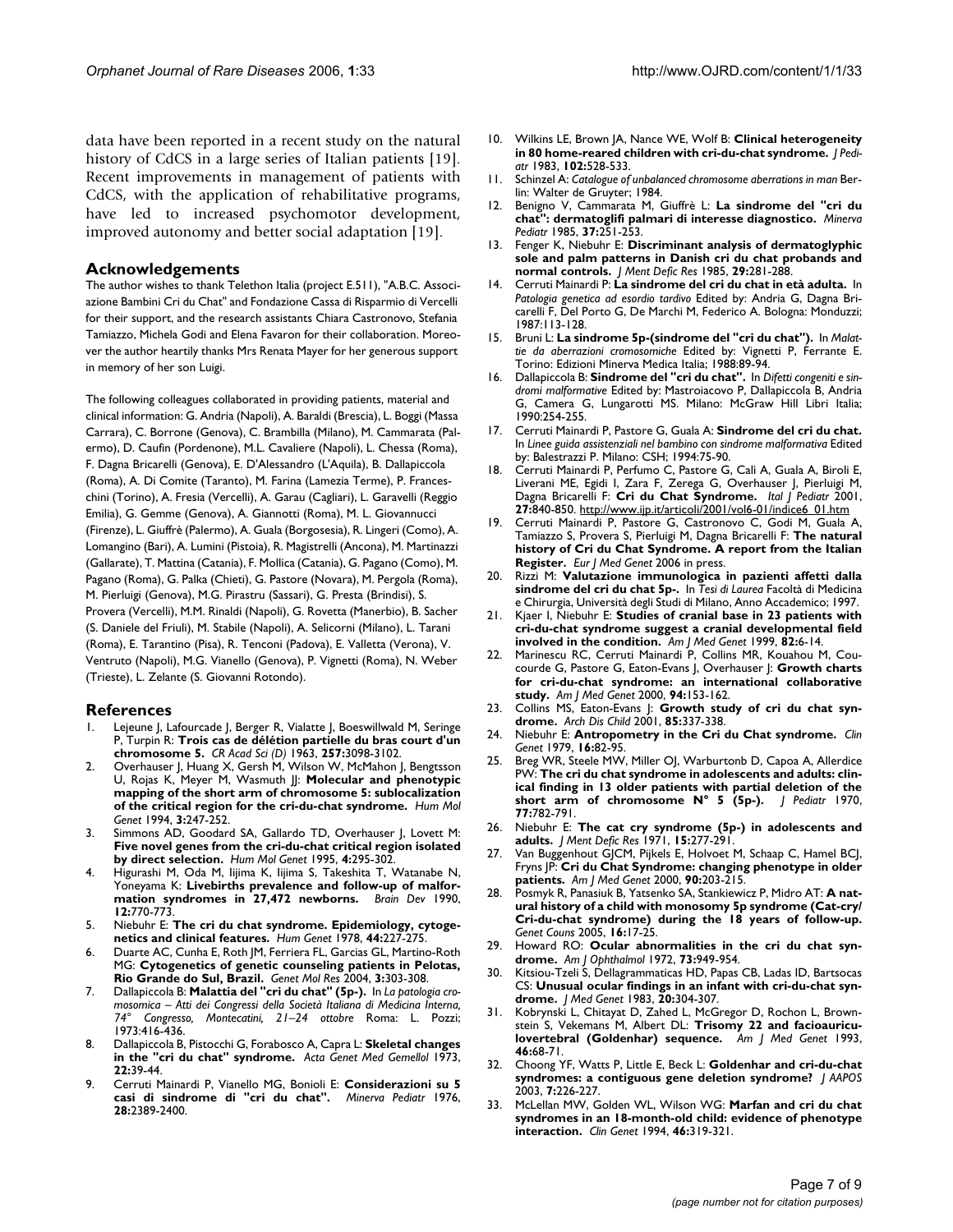- 34. Stathopulu E, Mackie Ogilvie C, Flinter FA: **[Terminal deletion of](http://www.ncbi.nlm.nih.gov/entrez/query.fcgi?cmd=Retrieve&db=PubMed&dopt=Abstract&list_uids=12784307) [chromosome 5p in a patient with phenotypical features of](http://www.ncbi.nlm.nih.gov/entrez/query.fcgi?cmd=Retrieve&db=PubMed&dopt=Abstract&list_uids=12784307) [Lujan-Fryns syndrome.](http://www.ncbi.nlm.nih.gov/entrez/query.fcgi?cmd=Retrieve&db=PubMed&dopt=Abstract&list_uids=12784307)** *Am J Med Genet A* 2003, **119:**363-6.
- 35. Martinez JE, Tuck-Muller CM, Superneau D, Wertelecki W: **[Fertility](http://www.ncbi.nlm.nih.gov/entrez/query.fcgi?cmd=Retrieve&db=PubMed&dopt=Abstract&list_uids=8330455) [and cri du chat syndrome.](http://www.ncbi.nlm.nih.gov/entrez/query.fcgi?cmd=Retrieve&db=PubMed&dopt=Abstract&list_uids=8330455)** *Clin Genet* 1993, **43:**212-214.
- 36. Tamraz J, Rethoré MO, Lejeune J, Outin C, Goepel R, Stievenart JL Iba-Zizen MT, Cabanis EA: **[Morphométrie encéphalique en IRM](http://www.ncbi.nlm.nih.gov/entrez/query.fcgi?cmd=Retrieve&db=PubMed&dopt=Abstract&list_uids=8215223) [dans la maladie du cri du chat. A propos de sept patients,](http://www.ncbi.nlm.nih.gov/entrez/query.fcgi?cmd=Retrieve&db=PubMed&dopt=Abstract&list_uids=8215223) [avec revue de la littérature.](http://www.ncbi.nlm.nih.gov/entrez/query.fcgi?cmd=Retrieve&db=PubMed&dopt=Abstract&list_uids=8215223)** *Ann Genet* 1993, **36:**75-87.
- 37. De Michele G, Presta M, Di Salle F, Serra L, Mazzaccara A, Della Rocca G, Ambrosio G, Filla A: **[Cerebellar vermis hypoplasia in a](http://www.ncbi.nlm.nih.gov/entrez/query.fcgi?cmd=Retrieve&db=PubMed&dopt=Abstract&list_uids=8328329) [case of cri-du-chat syndrome.](http://www.ncbi.nlm.nih.gov/entrez/query.fcgi?cmd=Retrieve&db=PubMed&dopt=Abstract&list_uids=8328329)** *Acta Neurol (Napoli)* 1993, **15:**92-6.
- 38. Balci S, Oguz KK: **[Cri-du-chat syndrome associated with arach](http://www.ncbi.nlm.nih.gov/entrez/query.fcgi?cmd=Retrieve&db=PubMed&dopt=Abstract&list_uids=11666006)[noid cyst causing triventricular hydrocephalus.](http://www.ncbi.nlm.nih.gov/entrez/query.fcgi?cmd=Retrieve&db=PubMed&dopt=Abstract&list_uids=11666006)** *Clin Dysmorphol* 2001, **10:**289-290.
- Lejeune J, Rethoré MO, Peeters M, de Blois MC, Rabier D, Parvy P, Bardet J, Kamoun P: **[Maladie du cri du chat: acides aminés plas](http://www.ncbi.nlm.nih.gov/entrez/query.fcgi?cmd=Retrieve&db=PubMed&dopt=Abstract&list_uids=2369068)[matiques et urinaires.](http://www.ncbi.nlm.nih.gov/entrez/query.fcgi?cmd=Retrieve&db=PubMed&dopt=Abstract&list_uids=2369068)** *Ann Genet* 1990, **33:**16-20.
- 40. Peeters MA, Rethoré MO, Aris L, Megarbane A, Cattaneo F, Lejeune J: **[Metabolic anomalies in cri du chat syndrome \(5p-\) lym](http://www.ncbi.nlm.nih.gov/entrez/query.fcgi?cmd=Retrieve&db=PubMed&dopt=Abstract&list_uids=1809230)[phocytes and the novo purine synthesis.](http://www.ncbi.nlm.nih.gov/entrez/query.fcgi?cmd=Retrieve&db=PubMed&dopt=Abstract&list_uids=1809230)** *Ann Genet* 1991, **34:**219-225.
- 41. Tsao CY, Wenger GD, Bartholomew DW: **[Cri du chat syndrome](http://www.ncbi.nlm.nih.gov/entrez/query.fcgi?cmd=Retrieve&db=PubMed&dopt=Abstract&list_uids=15690344) [and complex karyotype in a patient with infantile spasms,](http://www.ncbi.nlm.nih.gov/entrez/query.fcgi?cmd=Retrieve&db=PubMed&dopt=Abstract&list_uids=15690344) hypsarrhythmia, nonketotic hyperglycinemia, and heteroto[pia.](http://www.ncbi.nlm.nih.gov/entrez/query.fcgi?cmd=Retrieve&db=PubMed&dopt=Abstract&list_uids=15690344)** *Am J Med Genet A* 2005, **134:**198-201.
- 42. Wilkins LE, Brown JA, Wolf B: **[Psychomotor development in 65](http://www.ncbi.nlm.nih.gov/entrez/query.fcgi?cmd=Retrieve&db=PubMed&dopt=Abstract&list_uids=7411302) [home-reared children with cri-du-chat syndrome.](http://www.ncbi.nlm.nih.gov/entrez/query.fcgi?cmd=Retrieve&db=PubMed&dopt=Abstract&list_uids=7411302)** *J Pediatr* 1980, **97:**401-405.
- 43. Carlin ME: **The improved prognosis in cri-du-chat (5p-) syndrome.** In *Procedings of the 8th Congress of International Association for the Scientific Study of Mental Deficiency* Edited by: Fraser W. Edinburgh: Blackwell; 1990:64-73.
- 44. Cornish KM, Pigram J: **[Developmental and behavioural charac](http://www.ncbi.nlm.nih.gov/entrez/query.fcgi?cmd=Retrieve&db=PubMed&dopt=Abstract&list_uids=8957962)[teristics of cri du chat syndrome.](http://www.ncbi.nlm.nih.gov/entrez/query.fcgi?cmd=Retrieve&db=PubMed&dopt=Abstract&list_uids=8957962)** *Arch Dis Child* 1996, **75:**448-450.
- 45. Cornish KM, Munir F: **[Receptive and expressive speech skills in](http://www.ncbi.nlm.nih.gov/entrez/query.fcgi?cmd=Retrieve&db=PubMed&dopt=Abstract&list_uids=9421768) [children with cri-du-chat syndrome.](http://www.ncbi.nlm.nih.gov/entrez/query.fcgi?cmd=Retrieve&db=PubMed&dopt=Abstract&list_uids=9421768)** *J Commun Disord* 1998, **31:**73-80.
- 46. Cornish KM, Bramble D, Munir F, Pigram J: **[Cognitive functioning](http://www.ncbi.nlm.nih.gov/entrez/query.fcgi?cmd=Retrieve&db=PubMed&dopt=Abstract&list_uids=10355811) [in children with typical cri du chat \(5p-\) syndrome.](http://www.ncbi.nlm.nih.gov/entrez/query.fcgi?cmd=Retrieve&db=PubMed&dopt=Abstract&list_uids=10355811)** *Dev Med Child Neurol* 1999, **41(4):**263-6.
- 47. Cerruti Mainardi P, Guala A, Pastore G, Pozzo G, Dagna Bricarelli F, Pierluigi M: **[Psychomotor development in cri du chat syn](http://www.ncbi.nlm.nih.gov/entrez/query.fcgi?cmd=Retrieve&db=PubMed&dopt=Abstract&list_uids=10905669)[drome.](http://www.ncbi.nlm.nih.gov/entrez/query.fcgi?cmd=Retrieve&db=PubMed&dopt=Abstract&list_uids=10905669)** *Clin Genet* 2000, **57:**459-461.
- 48. Frankenburg WK, Dodds JB, Archer P, Shapiro H, Bresnick B: **[The](http://www.ncbi.nlm.nih.gov/entrez/query.fcgi?cmd=Retrieve&db=PubMed&dopt=Abstract&list_uids=1370185) [Denver II: a major revision restandardization of the Denver](http://www.ncbi.nlm.nih.gov/entrez/query.fcgi?cmd=Retrieve&db=PubMed&dopt=Abstract&list_uids=1370185) [Developmental Screening Test.](http://www.ncbi.nlm.nih.gov/entrez/query.fcgi?cmd=Retrieve&db=PubMed&dopt=Abstract&list_uids=1370185)** *Pediatrics* 1992, **89:**91-97.
- 49. Dykens EM, Clarke DJ: **[Correlates of maladaptive behaviour in](http://www.ncbi.nlm.nih.gov/entrez/query.fcgi?cmd=Retrieve&db=PubMed&dopt=Abstract&list_uids=9393889) [individuals with 5p- \(cri du chat\) syndrome.](http://www.ncbi.nlm.nih.gov/entrez/query.fcgi?cmd=Retrieve&db=PubMed&dopt=Abstract&list_uids=9393889)** *Dev Med Child Neurol* 1997, **39:**752-756.
- 50. Clarke DJ, Boer H: **[Problem behaviours associated with dele](http://www.ncbi.nlm.nih.gov/entrez/query.fcgi?cmd=Retrieve&db=PubMed&dopt=Abstract&list_uids=9833657)[tion Prader-Willi, Smith-Magenis, and Cri du Chat Syn](http://www.ncbi.nlm.nih.gov/entrez/query.fcgi?cmd=Retrieve&db=PubMed&dopt=Abstract&list_uids=9833657)[dromes.](http://www.ncbi.nlm.nih.gov/entrez/query.fcgi?cmd=Retrieve&db=PubMed&dopt=Abstract&list_uids=9833657)** *Am J Ment Retard* 1998, **103:**264-271.
- 51. Collins MS, Cornish K: **[A survey of the prevalence of stere](http://www.ncbi.nlm.nih.gov/entrez/query.fcgi?cmd=Retrieve&db=PubMed&dopt=Abstract&list_uids=11869383)[otypy, self-injury and aggression in children and young adults](http://www.ncbi.nlm.nih.gov/entrez/query.fcgi?cmd=Retrieve&db=PubMed&dopt=Abstract&list_uids=11869383) [with Cri du Chat syndrome.](http://www.ncbi.nlm.nih.gov/entrez/query.fcgi?cmd=Retrieve&db=PubMed&dopt=Abstract&list_uids=11869383)** *J Intellect Disabil Res* 2002, **46:**133-140.
- 52. Sarimski K: **[Early play behaviour in children with 5p- \(Cri-du-](http://www.ncbi.nlm.nih.gov/entrez/query.fcgi?cmd=Retrieve&db=PubMed&dopt=Abstract&list_uids=12542577)[Chat\) syndrome.](http://www.ncbi.nlm.nih.gov/entrez/query.fcgi?cmd=Retrieve&db=PubMed&dopt=Abstract&list_uids=12542577)** *J Intellect Disabil Res* 2003, **47:**113-120.
- 53. Gersh M, Goodart SA, Pasztor LM, Harris DJ, Weiss L, Overhauser J: **[Evidence for a distinct region causing a cat-like cry in](http://www.ncbi.nlm.nih.gov/entrez/query.fcgi?cmd=Retrieve&db=PubMed&dopt=Abstract&list_uids=7762563) [patients with 5p deletions.](http://www.ncbi.nlm.nih.gov/entrez/query.fcgi?cmd=Retrieve&db=PubMed&dopt=Abstract&list_uids=7762563)** *Am J Hum Genet* 1995, **56:**1404-1410.
- Church DM, Bengtsson U, Nielsen KV, Wasmuth JJ, Niebuhr E: **[Molecular definition of deletions of different segments of dis](http://www.ncbi.nlm.nih.gov/entrez/query.fcgi?cmd=Retrieve&db=PubMed&dopt=Abstract&list_uids=7726173)[tal 5p that result in distinct phenotypic features.](http://www.ncbi.nlm.nih.gov/entrez/query.fcgi?cmd=Retrieve&db=PubMed&dopt=Abstract&list_uids=7726173)** *Am J Hum Genet* 1995, **56:**1162-1172.
- 55. Church DM, Yang J, Bocian M, Shiang R, Wasmuth JJ: [A high-resolu](http://www.ncbi.nlm.nih.gov/entrez/query.fcgi?cmd=Retrieve&db=PubMed&dopt=Abstract&list_uids=9267803)**[tion physical and transcript map of the Cri du Chat region of](http://www.ncbi.nlm.nih.gov/entrez/query.fcgi?cmd=Retrieve&db=PubMed&dopt=Abstract&list_uids=9267803) [human chromosome 5p.](http://www.ncbi.nlm.nih.gov/entrez/query.fcgi?cmd=Retrieve&db=PubMed&dopt=Abstract&list_uids=9267803)** *Genome Res* 1997, **7:**787-801.
- 56. Cerruti Mainardi P, Perfumo C, Calì A, Coucourde G, Pastore G, Cavani S, Zara F, Overhauser J, Pierluigi M, Dagna Bricarelli F: **[Clini](http://www.ncbi.nlm.nih.gov/entrez/query.fcgi?cmd=Retrieve&db=PubMed&dopt=Abstract&list_uids=11238681)[cal and molecular characterization of 80 patients with 5p](http://www.ncbi.nlm.nih.gov/entrez/query.fcgi?cmd=Retrieve&db=PubMed&dopt=Abstract&list_uids=11238681) [deletion: genotype – phenotype correlation.](http://www.ncbi.nlm.nih.gov/entrez/query.fcgi?cmd=Retrieve&db=PubMed&dopt=Abstract&list_uids=11238681)** *J Med Genet* 2001, **38:**151-158.
- 57. Simmons AD, Overhauser J, Lovett M: **[Isolation of cDNAs from](http://www.ncbi.nlm.nih.gov/entrez/query.fcgi?cmd=Retrieve&db=PubMed&dopt=Abstract&list_uids=9049630) [the Cri-du-chat critical region by direct screening of a chro](http://www.ncbi.nlm.nih.gov/entrez/query.fcgi?cmd=Retrieve&db=PubMed&dopt=Abstract&list_uids=9049630)[mosome 5-specific cDNA library.](http://www.ncbi.nlm.nih.gov/entrez/query.fcgi?cmd=Retrieve&db=PubMed&dopt=Abstract&list_uids=9049630)** *Genome Res* 1997, **7:**118-127.
- 58. Overhauser J, McMahon J, Oberlender S, Carlin ME, Niebuhr E, Wasmuth JJ, Lee-chen J: **[Parental origin of chromosome 5 deletions](http://www.ncbi.nlm.nih.gov/entrez/query.fcgi?cmd=Retrieve&db=PubMed&dopt=Abstract&list_uids=1978567) [in the cri du chat syndrome.](http://www.ncbi.nlm.nih.gov/entrez/query.fcgi?cmd=Retrieve&db=PubMed&dopt=Abstract&list_uids=1978567)** *Am J Med Genet* 1990, **37:**83-86.
- 59. Medina M, Marinescu RC, Overhauser J, Kosik SK: **[Hemizigosity of](http://www.ncbi.nlm.nih.gov/entrez/query.fcgi?cmd=Retrieve&db=PubMed&dopt=Abstract&list_uids=10673328) [delta-catenin \(CTNND2\) is associated with severe mental](http://www.ncbi.nlm.nih.gov/entrez/query.fcgi?cmd=Retrieve&db=PubMed&dopt=Abstract&list_uids=10673328) [retardation in cri-du-chat syndrome.](http://www.ncbi.nlm.nih.gov/entrez/query.fcgi?cmd=Retrieve&db=PubMed&dopt=Abstract&list_uids=10673328)** *Genomics* 2000, **63:**157-164.
- 60. Overhauser J, Marinescu RC, Cheung M, Simmons A, Wixted D, Robin NH, Lovett M: **Mapping of genes within a reduced cri-duchat critical region [abstract].** *Am J Hum Genet* 1997, **A136:**776.
- 61. Hughes AE, McGibbon D, Woodward E, Dixey J, Doherty M: **[Local](http://www.ncbi.nlm.nih.gov/entrez/query.fcgi?cmd=Retrieve&db=PubMed&dopt=Abstract&list_uids=8528213)[ization of a gene for chondrocalcinosis to chromosome 5p.](http://www.ncbi.nlm.nih.gov/entrez/query.fcgi?cmd=Retrieve&db=PubMed&dopt=Abstract&list_uids=8528213)** *Hum Mol Genet* 1995, **4:**1225-1228.
- 62. **[The Collaborative Study of the Genetics of Asthma. A](http://www.ncbi.nlm.nih.gov/entrez/query.fcgi?cmd=Retrieve&db=PubMed&dopt=Abstract&list_uids=9090385) [genome-wide search for asthma susceptibility loci in ethni](http://www.ncbi.nlm.nih.gov/entrez/query.fcgi?cmd=Retrieve&db=PubMed&dopt=Abstract&list_uids=9090385)[cally diverse populations.](http://www.ncbi.nlm.nih.gov/entrez/query.fcgi?cmd=Retrieve&db=PubMed&dopt=Abstract&list_uids=9090385)** *Nature Genet* 1997, **15:**389-392.
- 63. Simmons AD, Pueschel AW, Mc Pherson JD, Overhauser J, Lovett M: **[Molecular cloning and mapping of human Semaphorin F](http://www.ncbi.nlm.nih.gov/entrez/query.fcgi?cmd=Retrieve&db=PubMed&dopt=Abstract&list_uids=9464278) [from the Cri-du-Chat candidate interval.](http://www.ncbi.nlm.nih.gov/entrez/query.fcgi?cmd=Retrieve&db=PubMed&dopt=Abstract&list_uids=9464278)** *Biochem Biophys Res Com* 1998, **242:**685-691.
- 64. Israely I, Costa RM, Xie CW, Silva AJ, Kosik KS, Liu X: **[Deletion of](http://www.ncbi.nlm.nih.gov/entrez/query.fcgi?cmd=Retrieve&db=PubMed&dopt=Abstract&list_uids=15380068) [the neuron-specific protein delta-catenin leads to severe](http://www.ncbi.nlm.nih.gov/entrez/query.fcgi?cmd=Retrieve&db=PubMed&dopt=Abstract&list_uids=15380068)** [cognitive and synaptic dysfunction.](http://www.ncbi.nlm.nih.gov/entrez/query.fcgi?cmd=Retrieve&db=PubMed&dopt=Abstract&list_uids=15380068) **14:**1657-1663.
- 65. Zhang A, Zheng C, Hou M, Lindvall C, Li K, Erlandsson F, Björkholm M, Gruber A, Blennow E, Xu D: **[Deletion of the telomerase](http://www.ncbi.nlm.nih.gov/entrez/query.fcgi?cmd=Retrieve&db=PubMed&dopt=Abstract&list_uids=12629597) [reverse transcriptase gene and haploinsufficiency of tel](http://www.ncbi.nlm.nih.gov/entrez/query.fcgi?cmd=Retrieve&db=PubMed&dopt=Abstract&list_uids=12629597)[omere maintenance in Cri du chat syndrome.](http://www.ncbi.nlm.nih.gov/entrez/query.fcgi?cmd=Retrieve&db=PubMed&dopt=Abstract&list_uids=12629597)** *Am J Hum Genet* 2003, **72:**940-948.
- 66. Marinescu RC, Johnson EI, Dykens EM, Hodapp RM, Overhauser J: **[No relationship between the size of the deletion and the](http://www.ncbi.nlm.nih.gov/entrez/query.fcgi?cmd=Retrieve&db=PubMed&dopt=Abstract&list_uids=10440833) [level of developmental delay in cri-du-chat syndrome.](http://www.ncbi.nlm.nih.gov/entrez/query.fcgi?cmd=Retrieve&db=PubMed&dopt=Abstract&list_uids=10440833)** *Am J Med Genet* 1999, **86(1):**66-70.
- 67. Cornish KM, Cross G, Green A, Willatt L, Bradsh JM: **[A neuropsy](http://www.ncbi.nlm.nih.gov/entrez/query.fcgi?cmd=Retrieve&db=PubMed&dopt=Abstract&list_uids=10424821)[chological-genetic profile of atypical cri du chat syndrome:](http://www.ncbi.nlm.nih.gov/entrez/query.fcgi?cmd=Retrieve&db=PubMed&dopt=Abstract&list_uids=10424821) [implications for prognosis.](http://www.ncbi.nlm.nih.gov/entrez/query.fcgi?cmd=Retrieve&db=PubMed&dopt=Abstract&list_uids=10424821)** *J Med Genet* 1999, **36:**567-570.
- 68. Niebuhr E: **[Cytologic observations in 35 individuals with a 5p](http://www.ncbi.nlm.nih.gov/entrez/query.fcgi?cmd=Retrieve&db=PubMed&dopt=Abstract&list_uids=669700)[karyotype.](http://www.ncbi.nlm.nih.gov/entrez/query.fcgi?cmd=Retrieve&db=PubMed&dopt=Abstract&list_uids=669700)** *Hum Genet* 1978, **42:**143-146.
- 69. Baccichetti C: **Del(5p) without "cri du chat" phenotype [abstract].** *Hum Genet* 1982, **60:**389.
- 70. Baccichetti C, Lenzini E, Artifoni L, Caufin D, Marangoni P: **[Terminal](http://www.ncbi.nlm.nih.gov/entrez/query.fcgi?cmd=Retrieve&db=PubMed&dopt=Abstract&list_uids=3233775) [deletion of the short arm of chromosome 5.](http://www.ncbi.nlm.nih.gov/entrez/query.fcgi?cmd=Retrieve&db=PubMed&dopt=Abstract&list_uids=3233775)** *Clin Genet* 1988, **34:**219-223.
- 71. Overhauser J, Golbus MS, Schonberg SA, Wasmuth JJ: [Molecular](http://www.ncbi.nlm.nih.gov/entrez/query.fcgi?cmd=Retrieve&db=PubMed&dopt=Abstract&list_uids=3752077) **[analysis of an unbalanced deletion of the short arm of chro](http://www.ncbi.nlm.nih.gov/entrez/query.fcgi?cmd=Retrieve&db=PubMed&dopt=Abstract&list_uids=3752077)[mosome 5 that produces no phenotype.](http://www.ncbi.nlm.nih.gov/entrez/query.fcgi?cmd=Retrieve&db=PubMed&dopt=Abstract&list_uids=3752077)** *Am J Hum Genet* 1986, **39:**1-10.
- 72. Cerruti Mainardi P, Calì A, Guala A, Perfumo C, Liverani ME, Pastore G, Overhauser J, Zara F, Pierluigi M, Dagna Bricarelli F: **Phenotypegenotype correlation in 7 patients with 5p/autosome translocations. Risk for carriers of translocations involving 5p [abstract].** *Am J Hum Genet* 2000, **A753:**145.
- 73. Perfumo C, Cerruti Mainardi P, Calì A, Coucourde G, Zara F, Cavani S, Overhauser J, Dagna Bricarelli F, Pierluigi M: **[The first three](http://www.ncbi.nlm.nih.gov/entrez/query.fcgi?cmd=Retrieve&db=PubMed&dopt=Abstract&list_uids=11186943) [mosaic cri du chat syndrome patients with two rearranged](http://www.ncbi.nlm.nih.gov/entrez/query.fcgi?cmd=Retrieve&db=PubMed&dopt=Abstract&list_uids=11186943) [cell lines.](http://www.ncbi.nlm.nih.gov/entrez/query.fcgi?cmd=Retrieve&db=PubMed&dopt=Abstract&list_uids=11186943)** *J Med Genet* 2000, **37:**967-972.
- 74. Kitsiou S, Kolialexi A, Mavrou A: **[Mosaic Cri du Chat syndrome](http://www.ncbi.nlm.nih.gov/entrez/query.fcgi?cmd=Retrieve&db=PubMed&dopt=Abstract&list_uids=15300755) [in a patient exhibiting three 5p cell lines.](http://www.ncbi.nlm.nih.gov/entrez/query.fcgi?cmd=Retrieve&db=PubMed&dopt=Abstract&list_uids=15300755)** *Prenat Diagn* 2004, **24:**578-579.
- 75. Levy B, Dunn TM, Kern JH, Hirschhorn K, Kardon NB: **[Delineation](http://www.ncbi.nlm.nih.gov/entrez/query.fcgi?cmd=Retrieve&db=PubMed&dopt=Abstract&list_uids=11891684) [of the dup5q phenotype by molecular cytogenetic analysis in](http://www.ncbi.nlm.nih.gov/entrez/query.fcgi?cmd=Retrieve&db=PubMed&dopt=Abstract&list_uids=11891684) [a patient with dup5q/del 5p \(cri du chat\).](http://www.ncbi.nlm.nih.gov/entrez/query.fcgi?cmd=Retrieve&db=PubMed&dopt=Abstract&list_uids=11891684)** *Am J Med Genet* 2002, **108:**192-197.
- Rossi E, De Gregori M, Patricelli MG, Pramparo T, Argentiero L, Giglio S, Sosta K, Foresti G, Zuffardi O: **[8.5 Mb deletion at distal](http://www.ncbi.nlm.nih.gov/entrez/query.fcgi?cmd=Retrieve&db=PubMed&dopt=Abstract&list_uids=15669096) [5p in a male ascertained for azoospermia.](http://www.ncbi.nlm.nih.gov/entrez/query.fcgi?cmd=Retrieve&db=PubMed&dopt=Abstract&list_uids=15669096)** *Am J Med Genet A* 2005, **133:**189-192.
- 77. Zhang X, Snijders A, Segraves R, Zhang X, Niebuhr A, Albertson D, Yang H, Gray J, Niebuhr E, Bolund L, Pinkel D: **[High-resolution](http://www.ncbi.nlm.nih.gov/entrez/query.fcgi?cmd=Retrieve&db=PubMed&dopt=Abstract&list_uids=15635506) [mapping of genotype-phenotype relationships in cri du chat](http://www.ncbi.nlm.nih.gov/entrez/query.fcgi?cmd=Retrieve&db=PubMed&dopt=Abstract&list_uids=15635506) syndrome using array comparative genomic hybridization.** *Am J Hum Genet* 2005, **76:**312-326.